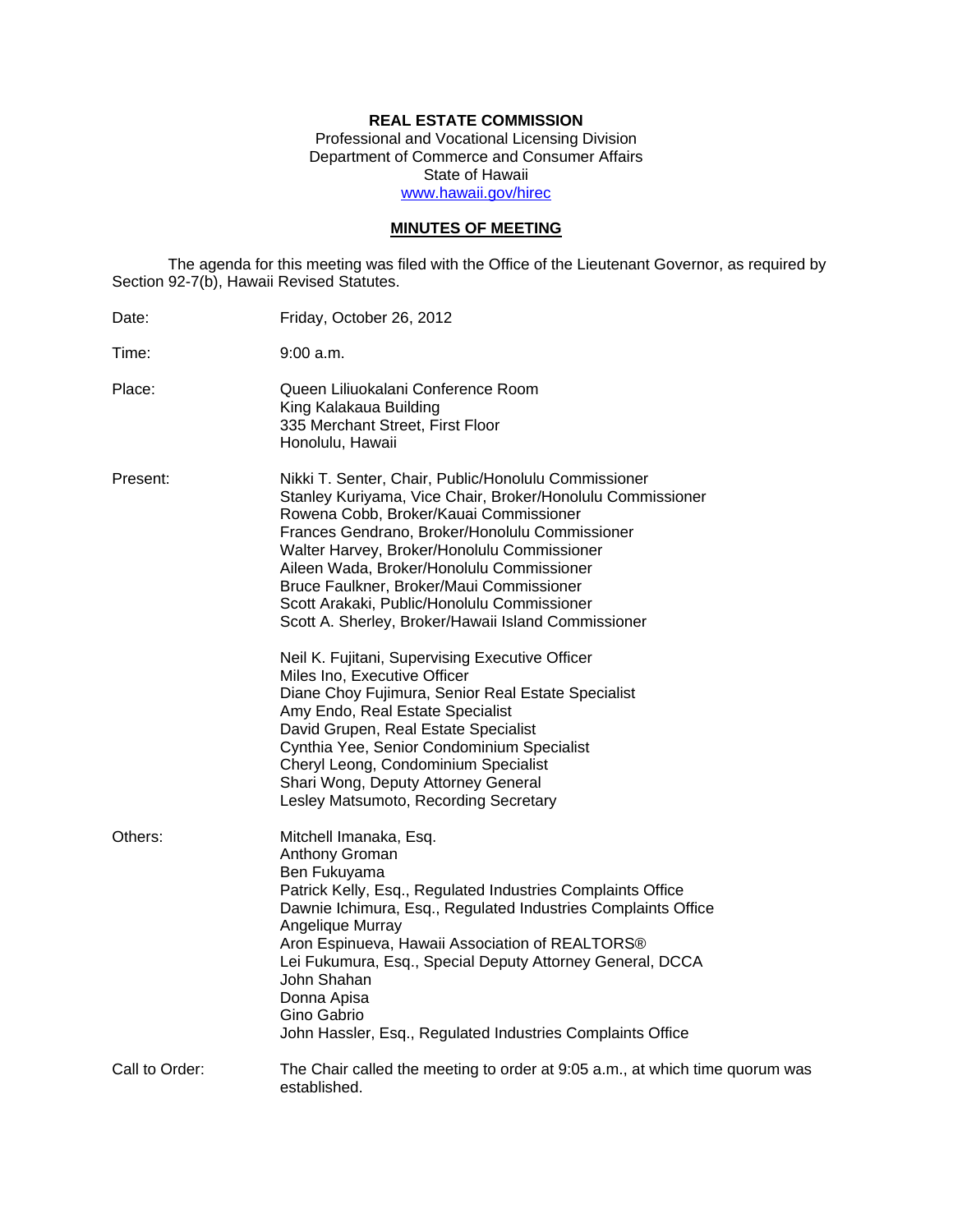| Chair's Report:                       | The Chair announced that the Commission may move into executive session to<br>consider and evaluate personal information relating to individuals applying for<br>licensure in accordance with section 92-5(a)(1), HRS, and/or to consult with the<br>Commission's attorney on questions and issues pertaining to the Commission's<br>powers, duties, privileges, immunities, and liabilities in accordance with section<br>$92-5(a)(4)$ , HRS.                                                                                             |  |  |  |
|---------------------------------------|--------------------------------------------------------------------------------------------------------------------------------------------------------------------------------------------------------------------------------------------------------------------------------------------------------------------------------------------------------------------------------------------------------------------------------------------------------------------------------------------------------------------------------------------|--|--|--|
| <b>Executive Officer's</b><br>Report: | The Executive Officer (EO) informed the Commissioners that the original<br>applications with any original associated documents to be considered at the<br>meeting were available for review.<br><b>Additional Distribution</b>                                                                                                                                                                                                                                                                                                             |  |  |  |
|                                       |                                                                                                                                                                                                                                                                                                                                                                                                                                                                                                                                            |  |  |  |
|                                       | 4.<br>Committees and Program of Work                                                                                                                                                                                                                                                                                                                                                                                                                                                                                                       |  |  |  |
|                                       | Education Review Committee -<br>c.                                                                                                                                                                                                                                                                                                                                                                                                                                                                                                         |  |  |  |
|                                       | 2)<br>ARELLO, REEA, and Other Organizations                                                                                                                                                                                                                                                                                                                                                                                                                                                                                                |  |  |  |
|                                       | <b>Minutes of Previous Meeting</b>                                                                                                                                                                                                                                                                                                                                                                                                                                                                                                         |  |  |  |
|                                       | Upon a motion by Commissioner Kuriyama, seconded by Commissioner<br>Faulkner, it was voted on and unanimously carried to accept the minutes of the<br>September 28, 2012, meeting as amended.                                                                                                                                                                                                                                                                                                                                              |  |  |  |
| Committees and<br>Program of Work:    | Laws and Rules Review Committee - Rule Making, Chapter 99, HAR,<br><b>Real Estate Brokers and Salesperson</b>                                                                                                                                                                                                                                                                                                                                                                                                                              |  |  |  |
|                                       | After discussion, it was voted on by Commissioner Gendrano, seconded by<br>Commissioner Sherley, and unanimously carried to defer decision making on the<br>rules until staff reviews section §16-99-3(g), HAR and present back to the Laws<br>and Rules Review Committee.                                                                                                                                                                                                                                                                 |  |  |  |
|                                       | <b>Education Review Committee</b>                                                                                                                                                                                                                                                                                                                                                                                                                                                                                                          |  |  |  |
|                                       | Course - "2012 Commercial Real Estate Transactions"; Author/Owner: Gino L.<br>Gabrio, Esg.; Provider: Russ Goode Seminars; Course Categories: Contracts,<br>Real Estate Law, Property Management, Property Ownership and Development;<br><u>Clock Hours: 3</u>                                                                                                                                                                                                                                                                             |  |  |  |
|                                       | Mr. Gino Gabrio was present to answer any questions from the committee. Mr.<br>Gabrio stated that he incorporated the Commissioners comments and he revised<br>the course to reflect the following:                                                                                                                                                                                                                                                                                                                                        |  |  |  |
|                                       | 1.<br>Submit a more detailed course outline/time frames for the course; and<br>2.<br>Complete the Course Curriculum Form.                                                                                                                                                                                                                                                                                                                                                                                                                  |  |  |  |
|                                       | The Chair asked if Mr. Gabrio discusses mixed-use condominiums in the course.<br>Mr. Gabrio responded no. After discussion, it was moved by Commissioner<br>Gendrano, seconded by Commissioner Sherley, and unanimously carried to<br>approve "2012 Commercial Real Estate Transactions" as a 3 credit hour<br>continuing education elective course, under the course categories: Contracts,<br>Real Estate Law, Property Management, Property Ownership and Development<br>and to include mixed-use condominiums in the course materials. |  |  |  |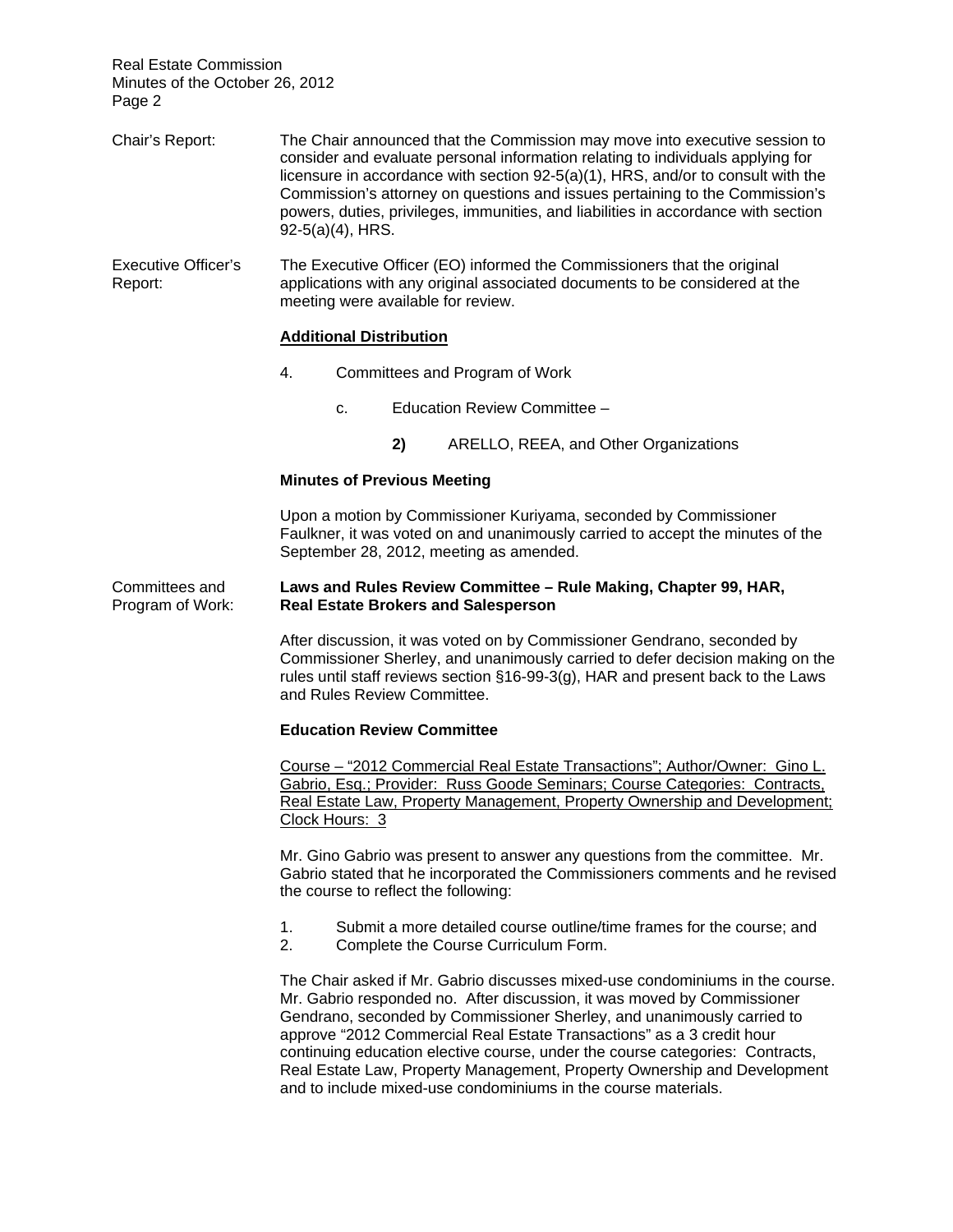# ARELLO, REEA, and Other Organizations

Commissioner Sherley and Real Estate Specialist Grupen attended REEA's Annual Conference in Morehead, Kentucky on August 10-13, 2012. Their report was submitted for informational purposes.

- Licensing Upon a motion by Commissioner Gendrano, seconded by Commissioner<br>Ratification: Faulkner, it was voted on and unanimously carried to ratify the attached li Faulkner, it was voted on and unanimously carried to ratify the attached list.
- Licensing The EO informed the Commissioners that the information provided to the Applications: Commissioners is related only to the issue that is before the Commission for consideration. The other materials submitted are available for the Commissioners review should they desire to review it. If the applicants have an issue, which is personal in nature, they have the right to request that their application be considered in executive session.

# **James Chun III**

Upon a motion by Commissioner Sherley, seconded by Commissioner Gendrano, it was voted on and unanimously carried to take this matter under advisement.

# **Christopher R. Hollyman**

Upon a motion by Commissioner Harvey, seconded by Commissioner Gendrano, it was voted on and unanimously carried to take this matter under advisement.

# **Angelique L. Murray**

The Chair asked Ms. Murray if she wished to have her application for real estate salesperson license considered in executive session. She accepted the offer.

Executive Session: Upon a motion by Commissioner Kuriyama, seconded by Commissioner Sherley, it was voted on and unanimously carried to enter into executive session, pursuant to section 92-5(a)(1), HRS, "To consider and evaluate personal information, relating to individuals applying for professional or vocational licenses cited in section 26-9 or both;" and pursuant to section 92-5(a)(4), HRS, "To consult with the board's attorney on questions and issues pertaining to the board's powers, duties, privileges, immunities, and liabilities."

> Upon a motion by Commissioner Cobb, seconded by Commissioner Sherley, it was voted on and unanimously carried to move out of executive session.

Applications:

#### Licensing **Angelique L. Murray**

Upon a motion by Commissioner Kuriyama, seconded by Commissioner Sherley, it was voted on and unanimously carried to take this matter under advisement.

# **Ben Fukuyama**

The Chair asked Mr. Fukuyama if he wished to have his request for preliminary decision for real estate salesperson's license considered in executive session. He accepted the offer.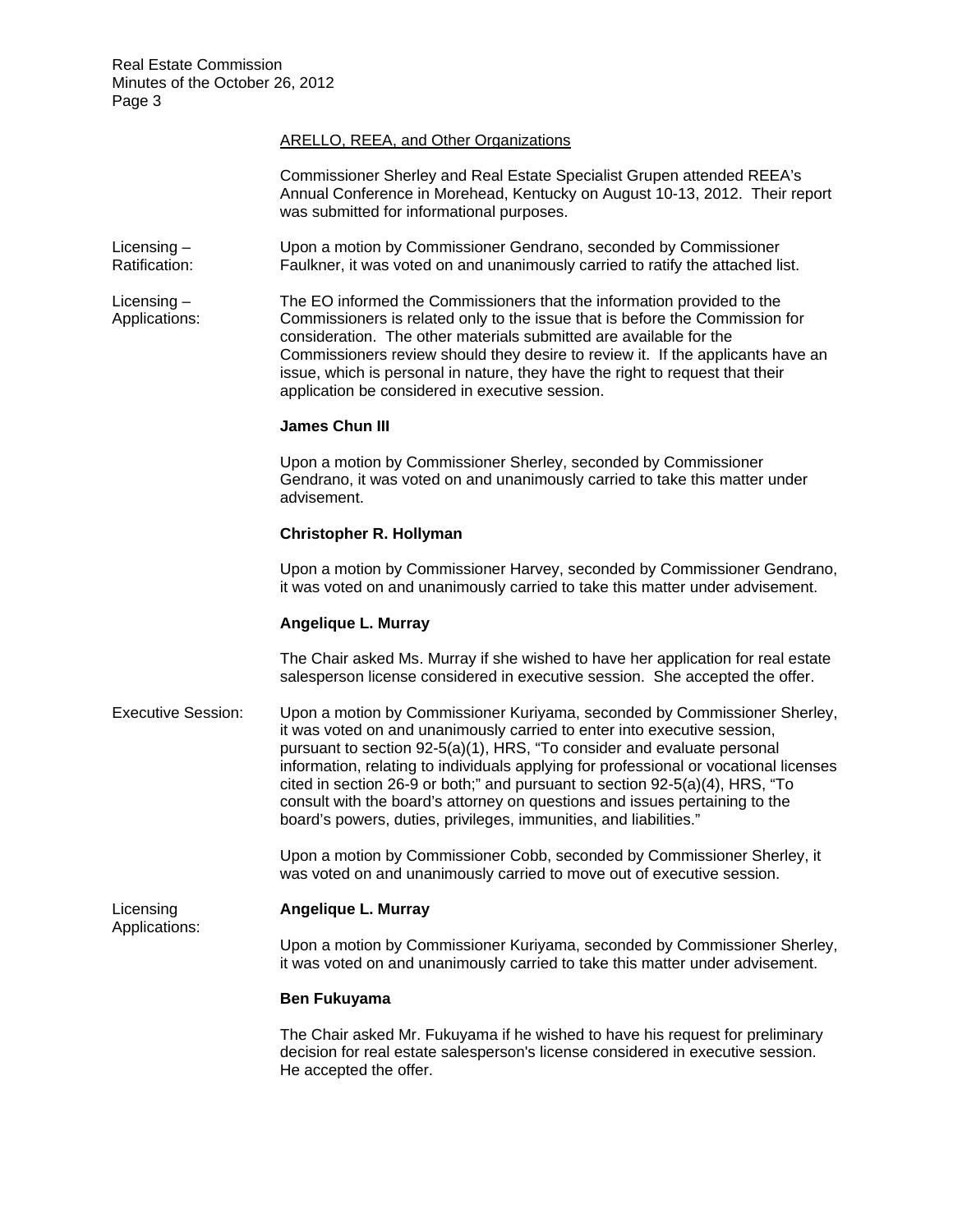| <b>Executive Session:</b>  | Upon a motion by Commissioner Kuriyama, seconded by Commissioner Sherley,<br>it was voted on and unanimously carried to enter into executive session,<br>pursuant to section 92-5(a)(1), HRS, "To consider and evaluate personal<br>information, relating to individuals applying for professional or vocational licenses<br>cited in section 26-9 or both;" and pursuant to section 92-5(a)(4), HRS, "To<br>consult with the board's attorney on questions and issues pertaining to the<br>board's powers, duties, privileges, immunities, and liabilities."                                       |
|----------------------------|-----------------------------------------------------------------------------------------------------------------------------------------------------------------------------------------------------------------------------------------------------------------------------------------------------------------------------------------------------------------------------------------------------------------------------------------------------------------------------------------------------------------------------------------------------------------------------------------------------|
|                            | Upon a motion by Commissioner Cobb, seconded by Commissioner Sherley, it<br>was voted on and unanimously carried to move out of executive session.                                                                                                                                                                                                                                                                                                                                                                                                                                                  |
| Licensing<br>Applications: | <b>Ben Fukuyama</b>                                                                                                                                                                                                                                                                                                                                                                                                                                                                                                                                                                                 |
|                            | Upon a motion by Commissioner Sherley, seconded by Commissioner<br>Gendrano, it was voted on and unanimously carried to take this matter under<br>advisement.                                                                                                                                                                                                                                                                                                                                                                                                                                       |
|                            | John W. Shahan                                                                                                                                                                                                                                                                                                                                                                                                                                                                                                                                                                                      |
|                            | The Chair asked Mr. Shahan if he wished to have his application for real estate<br>salesperson license considered in executive session. He declined the offer.                                                                                                                                                                                                                                                                                                                                                                                                                                      |
|                            | The Deputy Attorney General asked Mr. Shahan since his denial at the July 27,<br>2012 meeting, what information has changed since reapplying. Mr. Shahan<br>responded that he received letters from Mr. Ed Shahan stating that he never filed<br>any documents or charges against Mr. Shahan, a letter from Mr. Alan Martyn<br>stating that he did property management without Mr. Shahan's knowledge while<br>licensed in California; a letter from Donna Apisa, Principal Broker of Oceanfront<br>Realty International, Inc.; letters of reference from Dr. Thomas Tway and Mr.<br>Jack Posemsky. |
|                            | Ms. Donna Apisa was present to speak on behalf of Mr. Shahan. Ms. Apisa<br>stated that she's the principal broker with Oceanfront Realty International, Inc.,<br>she's gotten to know Mr. Shahan and placed his license under her. She went on<br>to say that she knows about Mr. Shahan's past and still places his license under<br>her.                                                                                                                                                                                                                                                          |
|                            | Upon a motion by Commissioner Kuriyama, seconded by Commissioner Cobb, it                                                                                                                                                                                                                                                                                                                                                                                                                                                                                                                           |

**Anthony William Groman** 

The Chair asked Mr. Groman if he wished to have his request for preliminary decision for real estate salesperson's license considered in executive session. He declined the offer.

was voted on and unanimously carried to take this matter under advisement.

Mr. Groman stated that when looking into his files, his tax preparer discovered that he did not file his GET taxes since 2006. He had an accountant and was completely unaware that the taxes were not paid. Mr. Groman went on to say that has a payment plan with the Department of Taxation and is current with his payments.

Upon a motion by Commissioner Kuriyama, seconded by Commissioner Gendrano, it was voted on and unanimously carried to take this matter under advisement.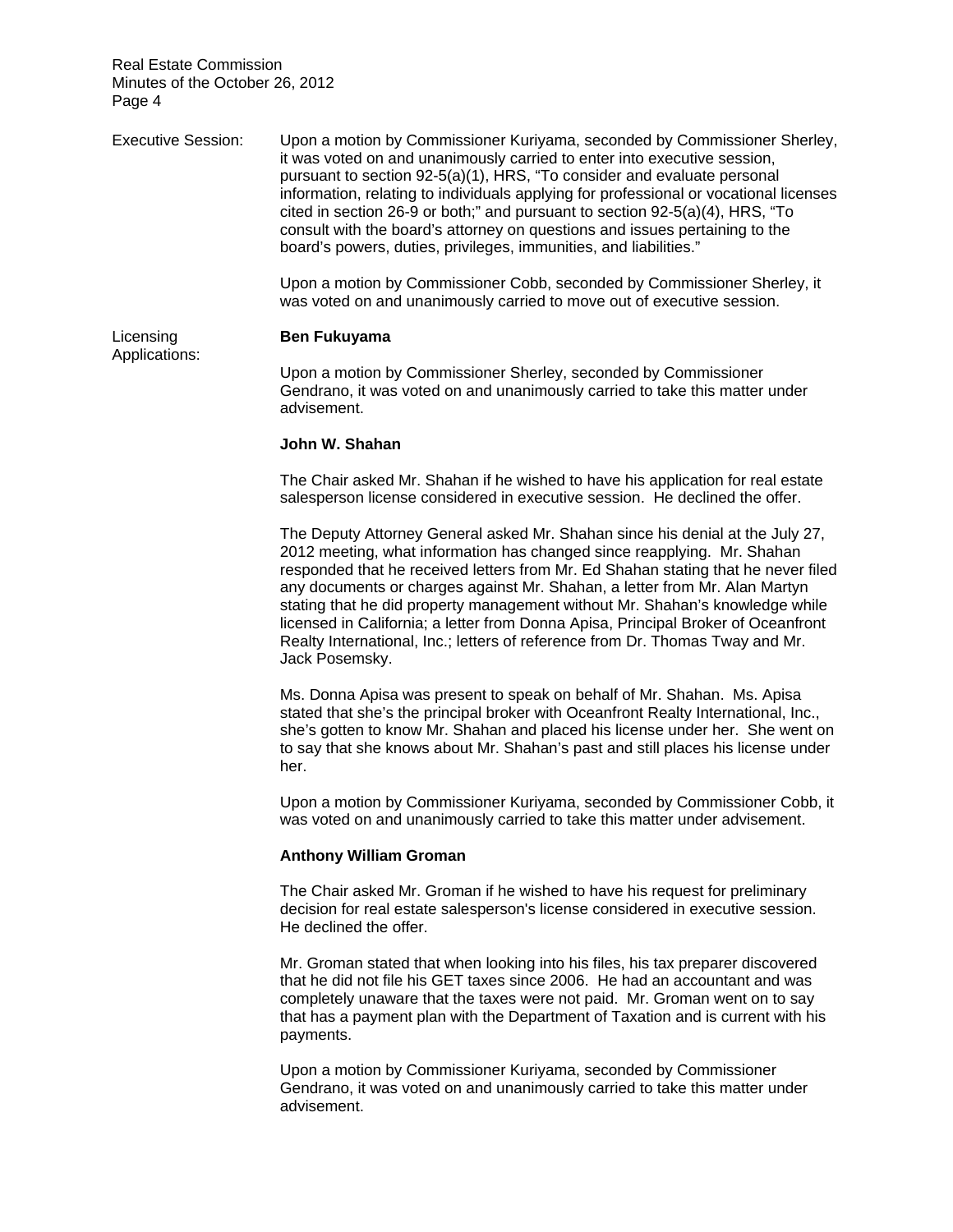#### **Jasmine Shinn**

Upon a motion by Commissioner Kuriyama, seconded by Commissioner Harvey, it was voted on and unanimously carried to take this matter under advisement.

#### **James Lee Giblin**

Upon a motion by Commissioner Kuriyama, seconded by Commissioner Wada, it was voted on and unanimously carried to take this matter under advisement.

Chapter 91, HRS, The Chair called for a recess from the meeting at 10:06 a.m., to discuss and Adjudicatory deliberate on the following adjudicatory matters, pursuant to Chapter 91, HRS: Matters:

**In the Matter of the Real Estate Broker's Licenses of Entrada Management Services, Inc. and Justin Schuman; REC 2010-1-U; REC 2010-2-U** 

Upon a motion by Commissioner Kuriyama, seconded by Commissioner Gendrano, it was voted on and unanimously carried to accept the settlement agreement.

**In the Matter of the Real Estate Brokers' Licenses of Premier Resorts International, Inc. and Steven E. Jackson; REC 2010-205-L** 

Upon a motion by Commissioner Harvey, seconded by Commissioner Sherley, it was voted on and unanimously carried to accept the settlement agreement.

#### **In the Matter of the Real Estate License of Jeffrey N. Samuels, and ERA Signature Homes, Inc., a.k.a. and/or dba ERA Signature Homes, real estate brokers; REC 2010-247-L**

Upon a motion by Commissioner Kuriyama, seconded by Commissioner Gendrano, it was voted on and unanimously carried to accept the settlement agreement.

**In the Matter of the Real Estate Brokers' Licenses of Tom Mukai, Brian Benton, Helen Lindemann and Prudential Locations, LLC; REC 2008-215-L – Petitioner's Motion for Reconsideration of Commission's Final Order Filed October 11, 2012 and Request for Oral Argument** 

The Chair and Commissioner Wada recused themselves due to a conflict of interest.

Commissioner Harvey moved to issue a new order and a minute order of this 10/26/12 decision. Commissioner Faulkner seconded the motion. Commissioners Harvey, Arakaki, Cobb, Faulkner, Gendrano, and Sherley, voted aye. Commissioner Kuriyama voted nay. The motion passed.

Following the Commission's review, deliberation, and decisions in these matters, pursuant to Chapter 91, HRS, the Chair announced that the Commission was reconvening its scheduled meeting at 11:55 a.m.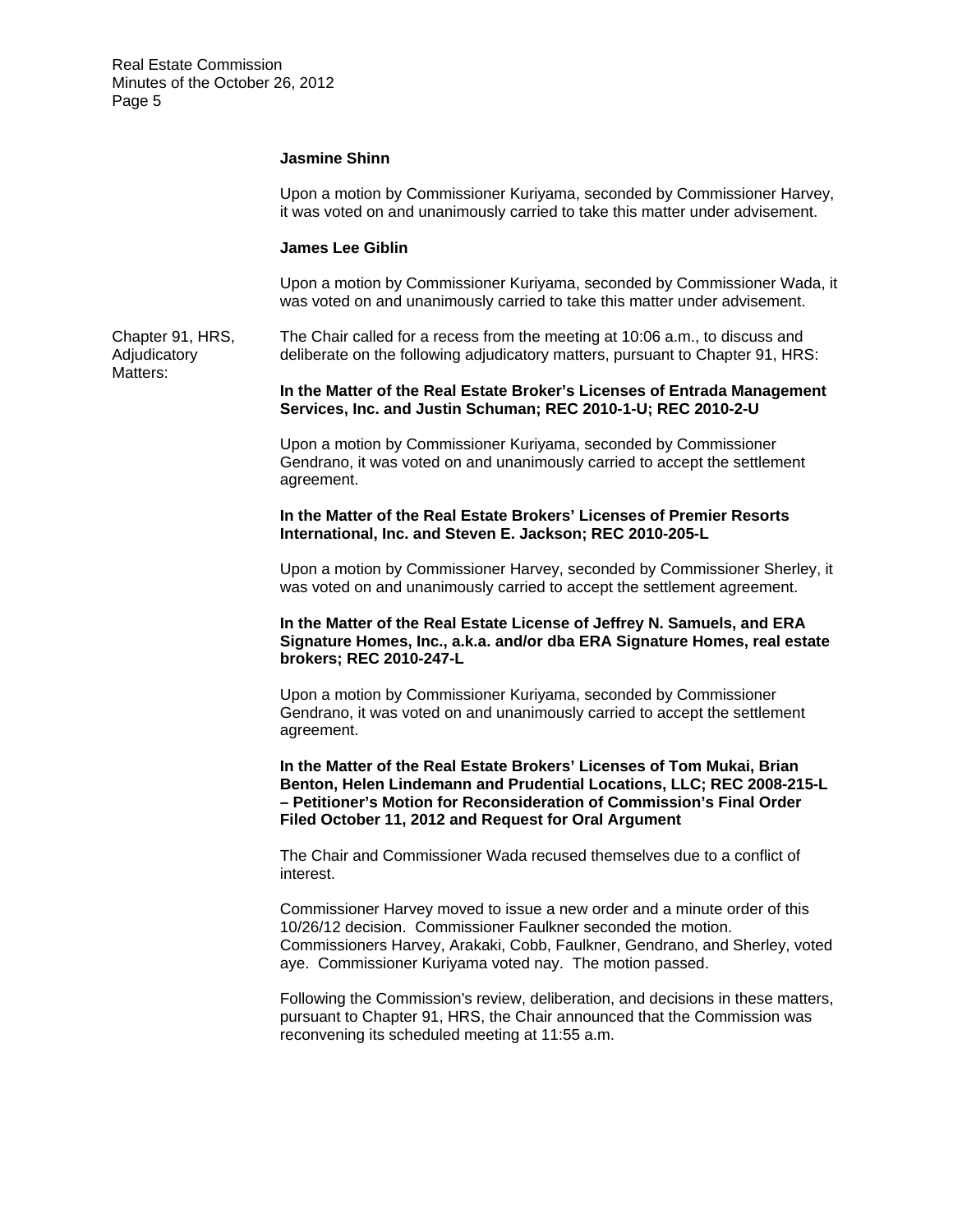# **Delegation to Staff**

Upon a motion by Commissioner Sherley, seconded by Commissioner Harvey, it was voted on and unanimously carried to delegate to the executive officer the authority to advise the parties that a motion for reconsideration, pursuant to §16 201-23, HAR, has been filed and if they so desire may file a reply to the motion and be prepared to present oral arguments.

Licensing **James Chun III** 

Applications:

After review of the information presented by the applicant, Commissioner Gendrano moved to approve the real estate salesperson license of James Chun III. Commissioner Harvey seconded the motion. The motion was voted on and unanimously carried.

# **Christopher R. Hollyman**

After review of the information presented by the applicant, Commissioner Harvey moved to defer the real estate salesperson license of Christopher R. Hollyman until after his bankruptcy hearing on November 5, 2012. Commissioner Sherley seconded the motion. The motion was voted on and unanimously carried.

# **Angelique L. Murray**

After review of the information presented by the applicant, Commissioner Gendrano moved to approve the real estate salesperson license of Angelique L. Murray. Commissioner Sherley seconded the motion. The motion was voted on and unanimously carried.

# **John W. Shahan**

After review of the information presented by the applicant, Commissioner Arakaki moved to approve the real estate salesperson license of John W. Shahan with the following conditions:

- 1. That failure to provide written notice within 30 days to the licensing authority of any judgment, award, disciplinary sanctions, order, or other determination, which adjudges or finds that the licensee is civilly, criminally, or otherwise liable for any personal injury, property damage, or loss caused by the licensee's conduct in the practice of the licensee's profession or vocation shall be grounds for revocation.
- 2. That the Applicant shall at all times be associated with and under the direct supervision of a principal broker or one or more brokers in charge, for all real estate transactions.
- 3. That the Applicant shall inform the principal broker or sole proprietor real estate broker (including a broker-in-charge of a real estate branch office) with whom the Applicant associates that such a conditional real estate salesperson license has been granted and the terms of the conditional license.
- 4. That **any** change of association and/or employment by Applicant to another real estate broker shall be submitted in writing to the Commission with the new broker, principal broker or sole proprietor, and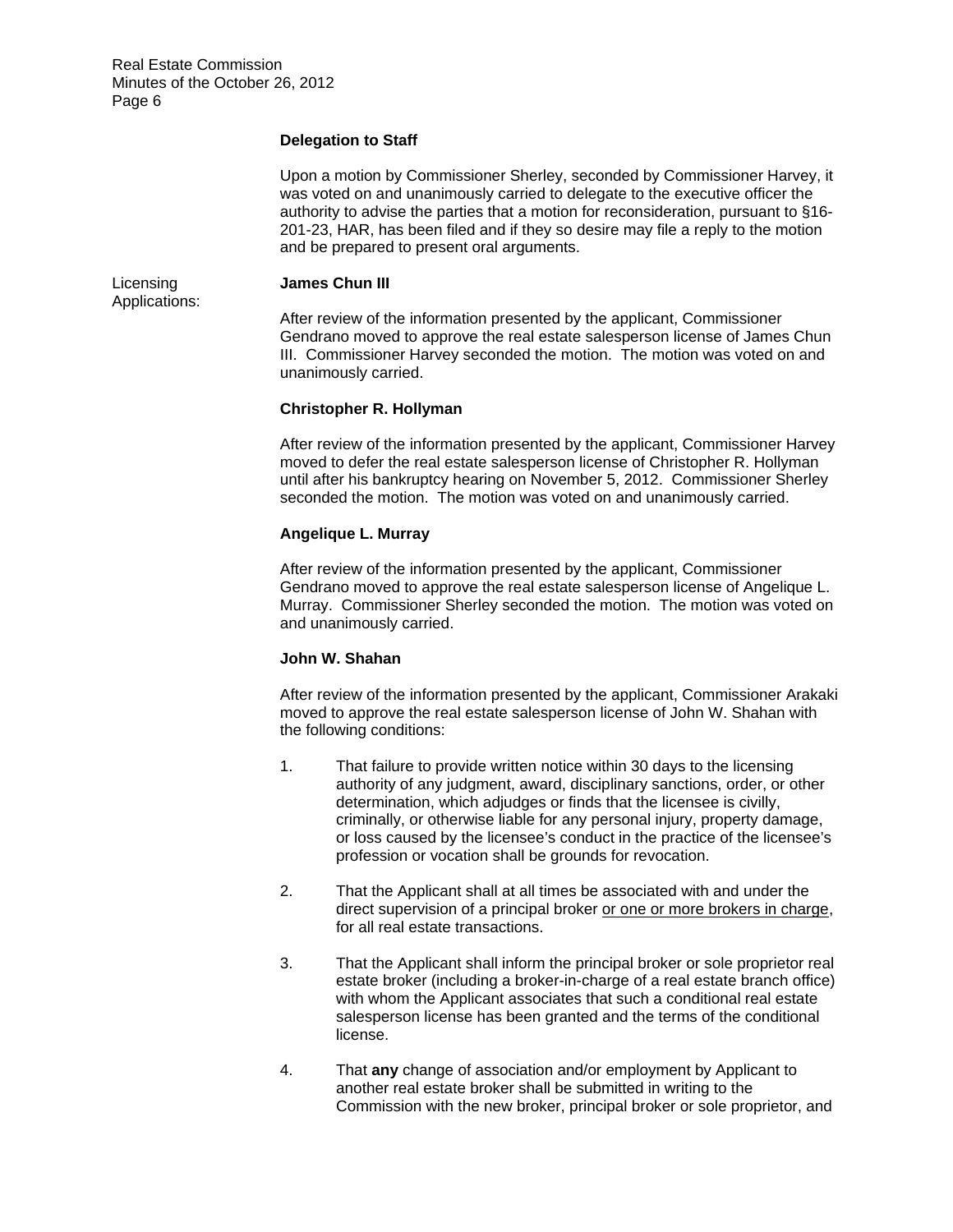> if applicable the broker-in-charge, acknowledging the terms of the Applicant's conditional license within ten (10) days of the change.

5. The Applicant must submit a written request to the Commission and appear before the Commission if the Applicant desires to have the conditions removed.

Commissioner Gendrano seconded the motion. The motion was voted on and unanimously carried.

#### **Ben Fukuyama**

After review of the information presented by the applicant, Commissioner Harvey moved to most likely not approve the real estate salesperson license of Ben Fukuyama. Commissioner Arakaki seconded the motion. The motion was voted on and unanimously carried.

#### **Anthony William Groman**

After review of the information presented by the applicant, Commissioner Harvey moved to most likely not approve the real estate salesperson license of Anthony William Groman. Commissioner Sherley seconded the motion. The motion was voted on and unanimously carried.

#### **Jasmine Shinn**

After a review of the information presented by the applicant, Commissioner Harvey moved to most likely approve, with conditions, the real estate salesperson's license of Jasmine Shinn. Commissioner Sherley seconded the motion. The motion was voted on and unanimously carried.

#### **James Lee Giblin**

After review of the information presented by the applicant, Commissioner Arakaki moved to most likely approve the real estate salesperson license of James Lee Giblin. Commissioner Harvey seconded the motion. The motion was voted on and unanimously carried.

Next Meeting: Wednesday, November 21, 2012 9:00 a.m. Queen Liliuokalani Conference Room King Kalakaua Building 335 Merchant Street, First Floor Honolulu, Hawaii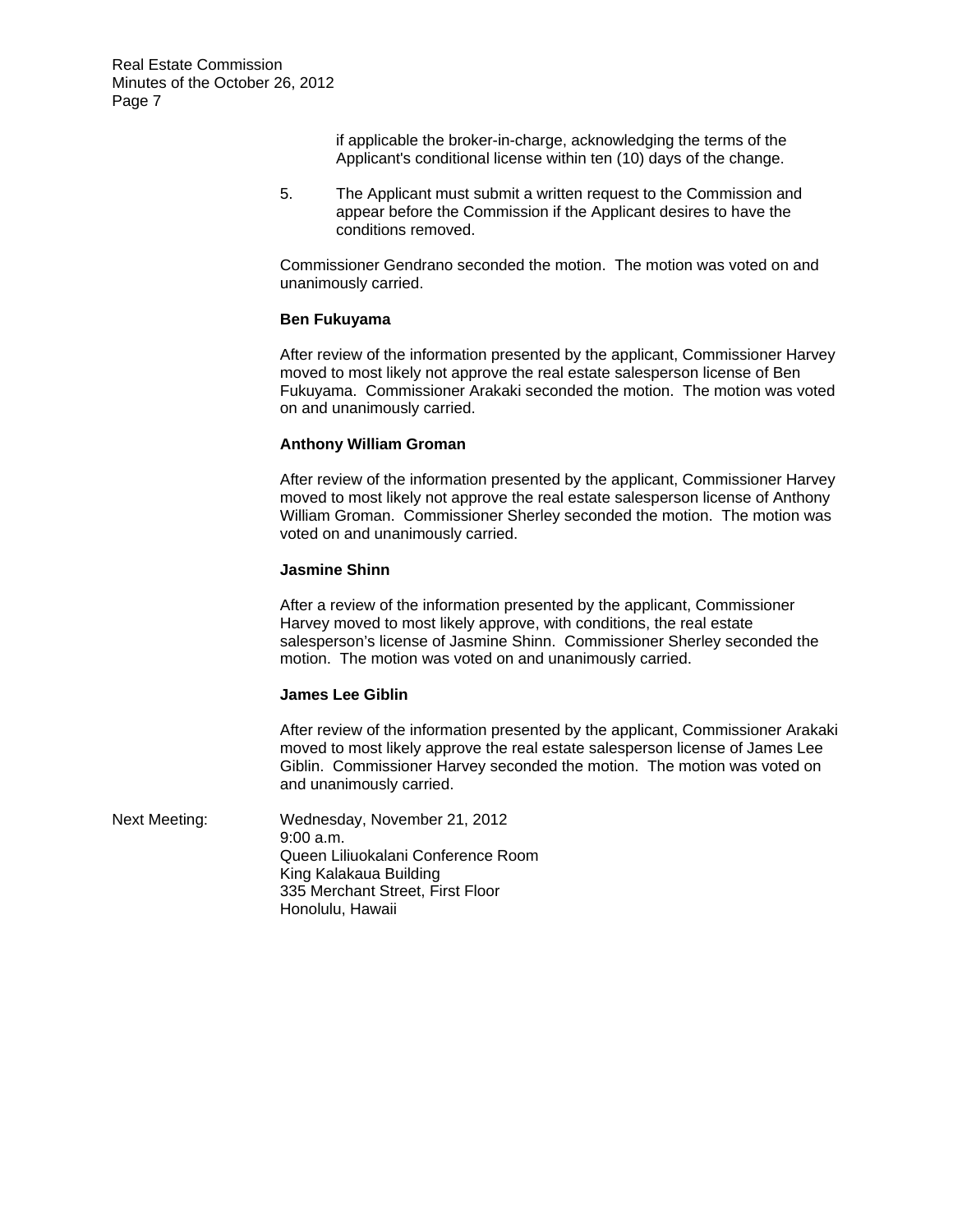Adjournment: With no further business to discuss, the Chair adjourned the meeting at 12:10 p.m.

Reviewed and approved by:

/s/ Miles I. Ino

Miles I. Ino Executive Officer

November 13, 2012

\_\_\_\_\_\_\_\_\_\_\_\_\_\_\_\_\_\_\_\_\_\_\_\_\_\_\_

\_\_\_\_\_\_\_\_\_\_\_\_\_\_\_\_\_\_\_\_\_\_\_\_\_\_\_

**Date** 

[ X ] Approved as circulated.<br>[ ] Approved with correction Approved with corrections; see minutes of \_\_\_\_\_\_\_\_\_\_\_\_\_\_\_\_\_ meeting.

MII:lm 121107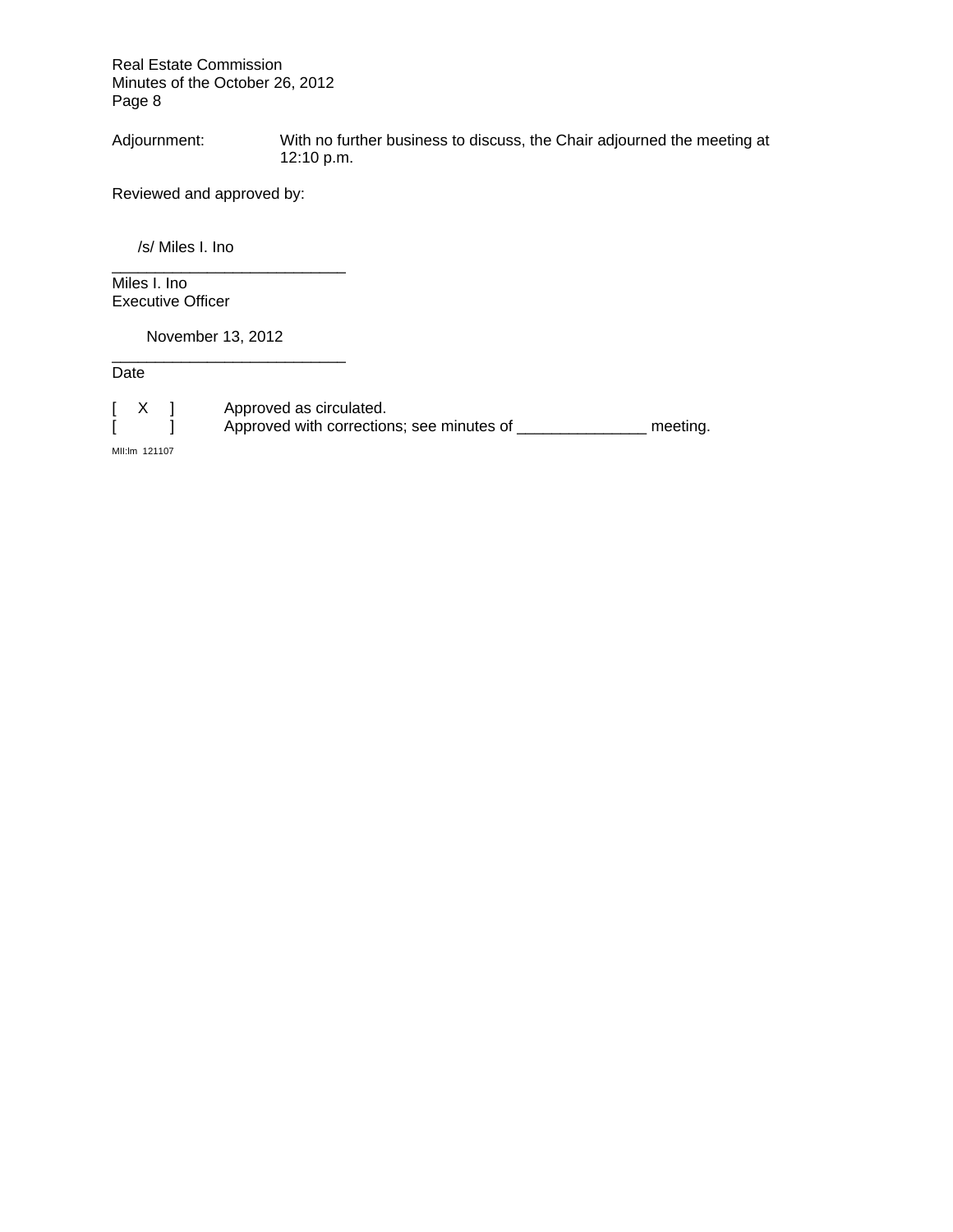# APPROVED APPLICATIONS FOR REAL ESTATE REAL ESTATE COMMISSION MEETING ON OCTOBER 26, 2012

| <b>Brokers – Limited Liability Companies and Partnerships</b><br>Hara Chun Realty, LLC | <b>Effective Date</b>  |
|----------------------------------------------------------------------------------------|------------------------|
| Gina Hara Chun, PB                                                                     | 09/10/2012             |
| <b>Brokers – Corporations and Partnerships</b>                                         | <b>Effective Date</b>  |
| Alii Beach Rentals, Inc.                                                               | 09/17/2012             |
| Kaiula Jack, PB<br>Runway 8R, Inc.                                                     | 09/20/2012             |
| Cynthia Bloom, PB                                                                      |                        |
| <u> Brokers – Sole Proprietor</u>                                                      | <b>Effective Date</b>  |
| Michael M. Kinoshita                                                                   | 08/10/2012             |
| Abron S. Toure                                                                         | 08/24/2012             |
| Stephen P. Pingree                                                                     | 09/13/2012             |
| June J. Delany                                                                         | 09/21/2012             |
| Kenneth C. Peters                                                                      | 09/28/2012             |
| Skip Roy dba InterSource Realty                                                        | 10/03/2012             |
| <b>Trade Name</b>                                                                      | <b>Effective Date</b>  |
| Realty Pro, Inc. dba Help-U-Sell Realty Pro                                            | 10/2/2012              |
| <b>Educational Equivalency Certificate</b>                                             | <b>Expiration Date</b> |
| Rika Asanuma Jones                                                                     | 09/21/2014             |
| Stephen Joseph Keener                                                                  | 09/24/2014             |
| <b>Eugene Rafael Martinez</b>                                                          | 10/01/2014             |
| Elerina P. Ambrocio                                                                    | 10/05/2014             |
| Herbert Isaac Lewis, III                                                               | 10/05/2014             |
| Parker Nakoa Johnson                                                                   | 10/05/2014             |
| Nami Okamura Barden                                                                    | 10/05/2014             |
| Edgar Perdomo                                                                          | 10/08/2014             |
| <b>Andrew Ming Fat Lai</b>                                                             | 10/08/2014             |
| Sherrie Keiko Sasaki                                                                   | 10/08/2014             |
| <b>William Rippe</b>                                                                   | 10/10/2014             |
| <b>Michael Butterfield Romo</b>                                                        | 10/12/2014             |
| John David Kenney                                                                      | 10/12/2014             |
| <b>Nicholas Edward Heldreth</b>                                                        | 10/12/2014             |
| Karyn Elaine Loos Anderson                                                             | 10/15/2014             |
| Jeri Emiko Mosley                                                                      | 10/15/2014             |
| <b>Equivalency to Uniform Section of Examination Certificate</b>                       | <b>Expiration Date</b> |
| Rika Asanuma Jones                                                                     | 09/21/2014             |
| Stephen Joseph Keener                                                                  | 09/24/2014             |
| Roretta Sihombing                                                                      | 09/26/2014             |